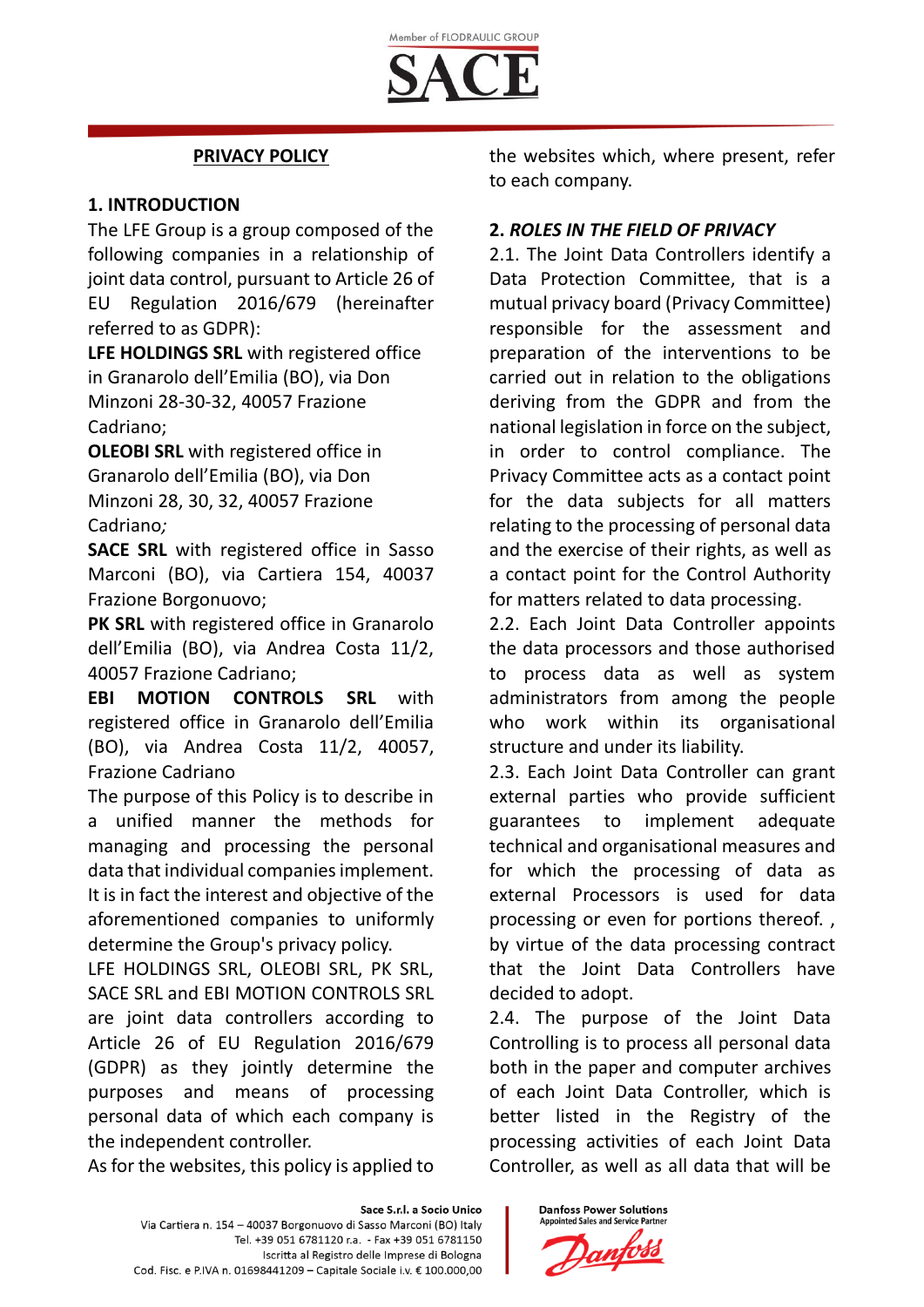

acquired in the future.

### **3. PRINCIPLES TO BE RESPECTED**

The Joint Data Controllers undertake to comply with the following personal data protection principles:

- comply with the principles of lawfulness, correctness, transparency, limitation, data minimisation, accuracy, conservation limitation, integrity and confidentiality as well as accountability as indicated in Article 5 of the GDPR;

- comply with the conduct standards according to the joint data control agreement according to Article 26 GDPR;

- plan training interventions, instruct and update employees regarding data processing and the security measures adopted;

- consider and treat as secret all information relating to the processing of personal data and related documentation, not to disclose them, or use them for purposes other than those provided in this privacy policy, including through its employees and/or collaborators involved in the processing activities, in accordance with the security plan;

- maintain the secrecy of personal data collected and/or known and/or processed and/or used by virtue of the Joint Data Control relationship established with the other Joint Data Controllers;

- implement all the appropriate technical and organisational security measures to guarantee the complete protection of personal data collected, processed, and used as part of the Joint Data Control relationship;

- keep all the documentation certifying the data breach occurred and keep a special data breach register that specifies the cause, place, type of personal data violated, effects and consequences of the violation and the joint data controller's action plan, as well as motivating and documenting, case by case, decisions made to delay the notification procedure or not to proceed with the notification, nor to the communication to the data subjects; - verifying the correct keeping and updating of the lists of data managers, authorised people and system administrators, of Processing activity registers and Data breach registers;

#### **4. WEBSITES**

The addresses of the websites to which each company refers are given below.

| <b>OLEOBI</b>   |               | www.oleobi.it    |      |
|-----------------|---------------|------------------|------|
| <b>SACE SRL</b> |               | www.sace-srl.com |      |
| <b>PK SRL</b>   |               | www.pksrl.it     |      |
| EBU             | <b>MOTION</b> | <b>CONTROLS</b>  | SRL. |
| www.ebimc.com   |               |                  |      |

Each of the aforementioned companies holds the role of Data Controller with regard to all data processing carried out for the purpose of managing and using the data referred to its website.

### *5. TYPE OF DATA PROCESSED*

### a. Browsing data

The computer systems and software procedures used to operate the websites identified above acquire, in normal operation, some personal data that are then implicitly transmitted in the use of Internet communication protocols. This is information that by its nature could, through associations and processing with data held by third parties, allow users/visitors to be identified (e.g. IP

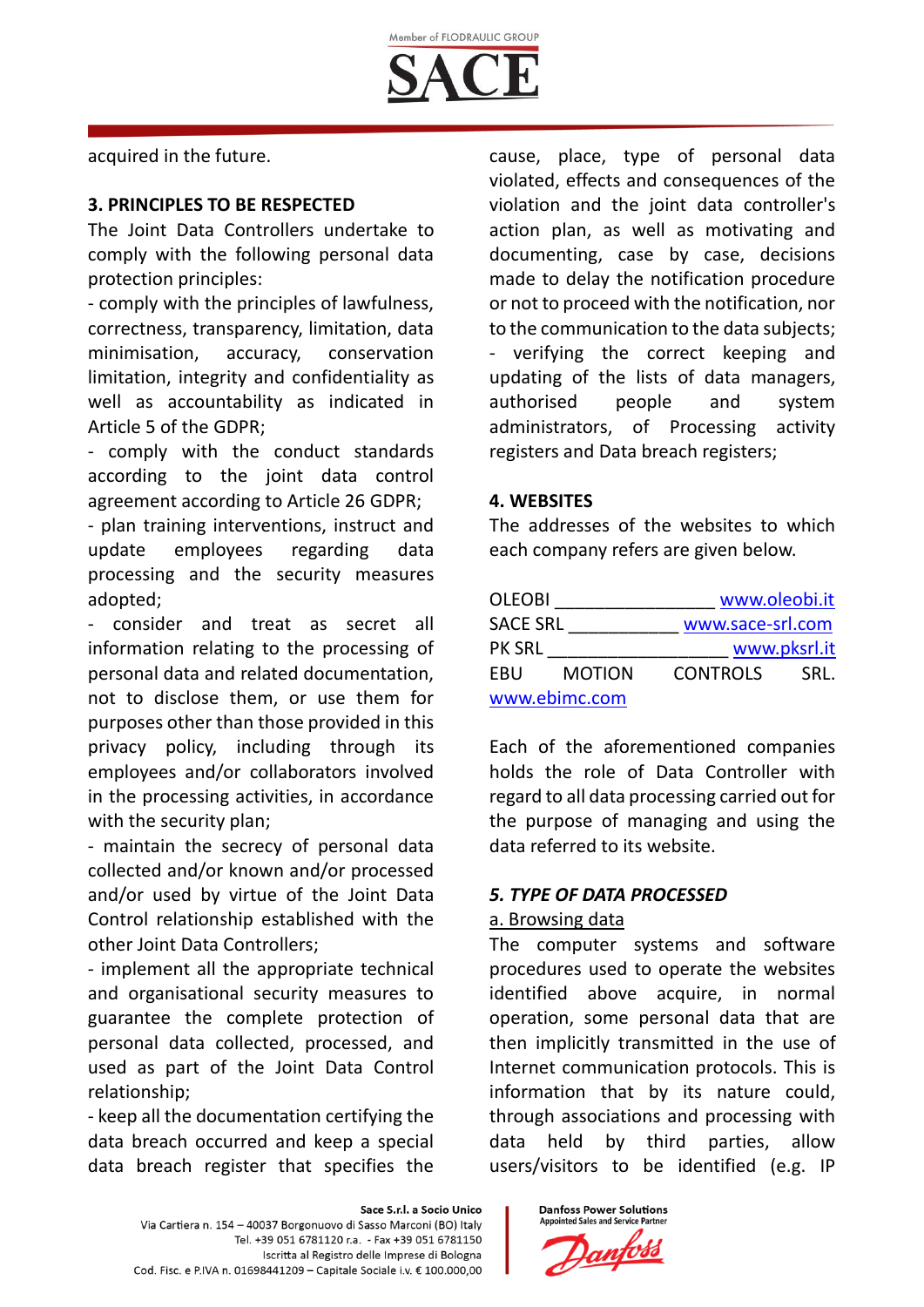

address, computer domain names used by users/visitors connecting to the website etc.). This data is used only exclusively in an aggregate and anonymous manner and to check the correct functioning of the website. This data could be used to ascertain liability in the event of computer crimes against the website.

In summary, the main purposes of the cookies mentioned are:

- Identify yourself when you log in to our websites. In this way we can provide you with product recommendations, view personalised content, recognise you, and provide other functions and personalised services.
- Provide you with content, including advertising.
- Keep track of the preferences you indicate. In this way we can respect your preferences.
- Conduct research and analysis to improve the content, products and services of the Lfe group.
- Prevent fraudulent activities.
- Improve security.

# b. Data provided voluntarily by the user / visitor

If the users / visitors of the website send their personal data to access certain services, or to make requests by e-mail, they are aware, as specially informed, that this involves the acquisition by the Data Controller of the data provided and the address of the sender. This data will be processed in the manner and for the

purposes indicated in the corresponding policy.

### c. Data relating to employees

For each company, to be considered in relation to its employees an independent Data Controller, both common data (personal data, domiciles, bank accounts, CVs) and particular data (data relating to health, trade union membership) are processed.

# d. Data relating to customers and suppliers

Common data (e-mail, contact details, tax data) is processed.

## e. Cookies

Cookies are packets of information sent by a web server, e.g. the website to the user's internet browser, the latter is automatically stored on the computer and returned to the server each time the website is accessed. For any other information on the features, type and methods of use, disabling cookies on the website, read the information contained in the "Cookie Policy" specific to each website.

# **6. PURPOSE AND LEGAL BASIS OF THE PROCESSING**

Personal data is processed to:

6.1. conclude contracts with the Data Controllers and manage the related relationships in the pre-contractual, contractual, fiscal and accounting phases; (the legal basis of the aforementioned processing is the fulfilment of contractual and legal obligations to which the Data Controller is subject).

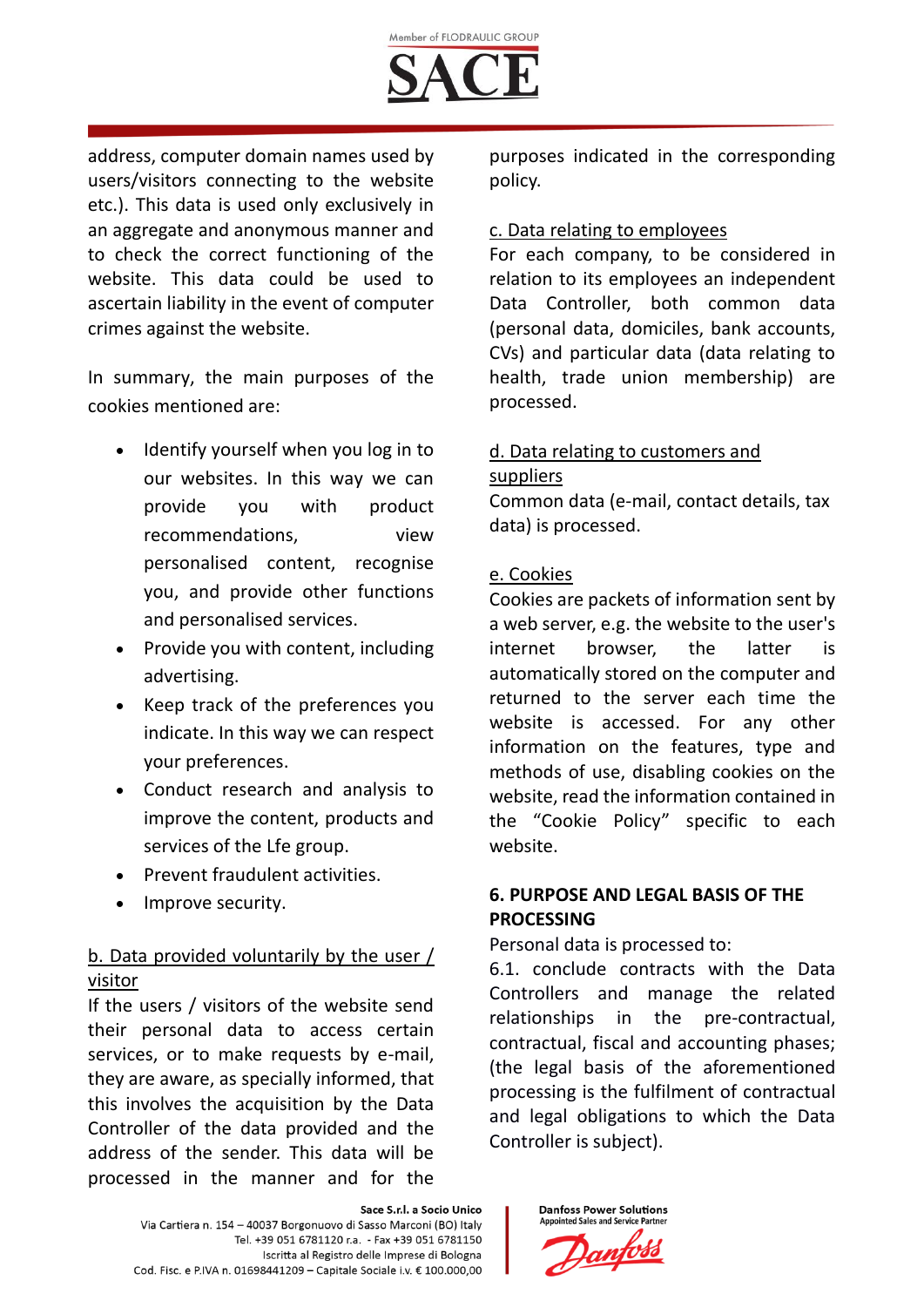

6.2. Direct marketing activities to customers already acquired for the direct sale of the Data Controller's products and/or services (sending of newsletters, information activities, market research, advertising communications); (the legal basis of this processing is the legitimate interest).

6.3. direct marketing activities for new customers; (the legal basis of the aforementioned treatment is consent).

## **7. PROCESSING METHOD AND DATA STORAGE PERIOD**

Data processing will be carried out by means of the operations indicated in Article 4, No. 2 of the GDPR in manual form, using IT and telematic instruments. The data will be recorded, processed and stored in our paper and electronic archives.

The data will be processed by authorised people.

For the activities referred to in Article 6.1., Personal data will be stored until processing of the same is no longer needed for the purpose for which they were collected and, in any case, no later than 10 years from the termination of the contractual relationship.

For the activities referred to in Articles 6.2. and 6.3., personal data will be stored until processing is no longer needed for the purpose for which it was collected and, in any case, no later than 2 years after acquisition.

### **8. RECIPIENTS OF DATA PROCESSING**

The data may be made accessible to the Data Controller's employees and/or collaborators in their capacity as people

authorised to process the data or data processors.

The data may be communicated for the obligations imposed by the law or for the correct execution of the contractual relationship, for example to social security, welfare and insurance bodies, trade associations, tax and labour offices, other Group companies, professional legal assistance offices, commercial, tax, auditing companies, banks and credit institutions.

The data will not be disclosed to undetermined subjects.

### **9. NATURE OF THE PROVISION**

The disclosure of data is mandatory for the purposes referred to in Article 6.1.; therefore, any refusal to provide data or incorrect communication of data results in the objective impossibility of managing pre-contractual and contractual relationships.

The communication of data for the purposes referred to in Articles 6.2. and 6.3. is optional; therefore, the data subject can decide to grant the data or exercise, even subsequently, the right of opposition pursuant to Article 21 of the GDPR.

In this case, the personal data will no longer be the object of direct marketing (and therefore you will no longer receive newsletters, advertising communications, etc.) but will continue to be entitled to the services referred to in Article 6.1.

## **10. METHODS FOR EXERCISING RIGHTS**

According to Article 26, paragraph 3, GDPR, the data subject may exercise his/her rights with and against each Joint Data Controller. In exercising his/her